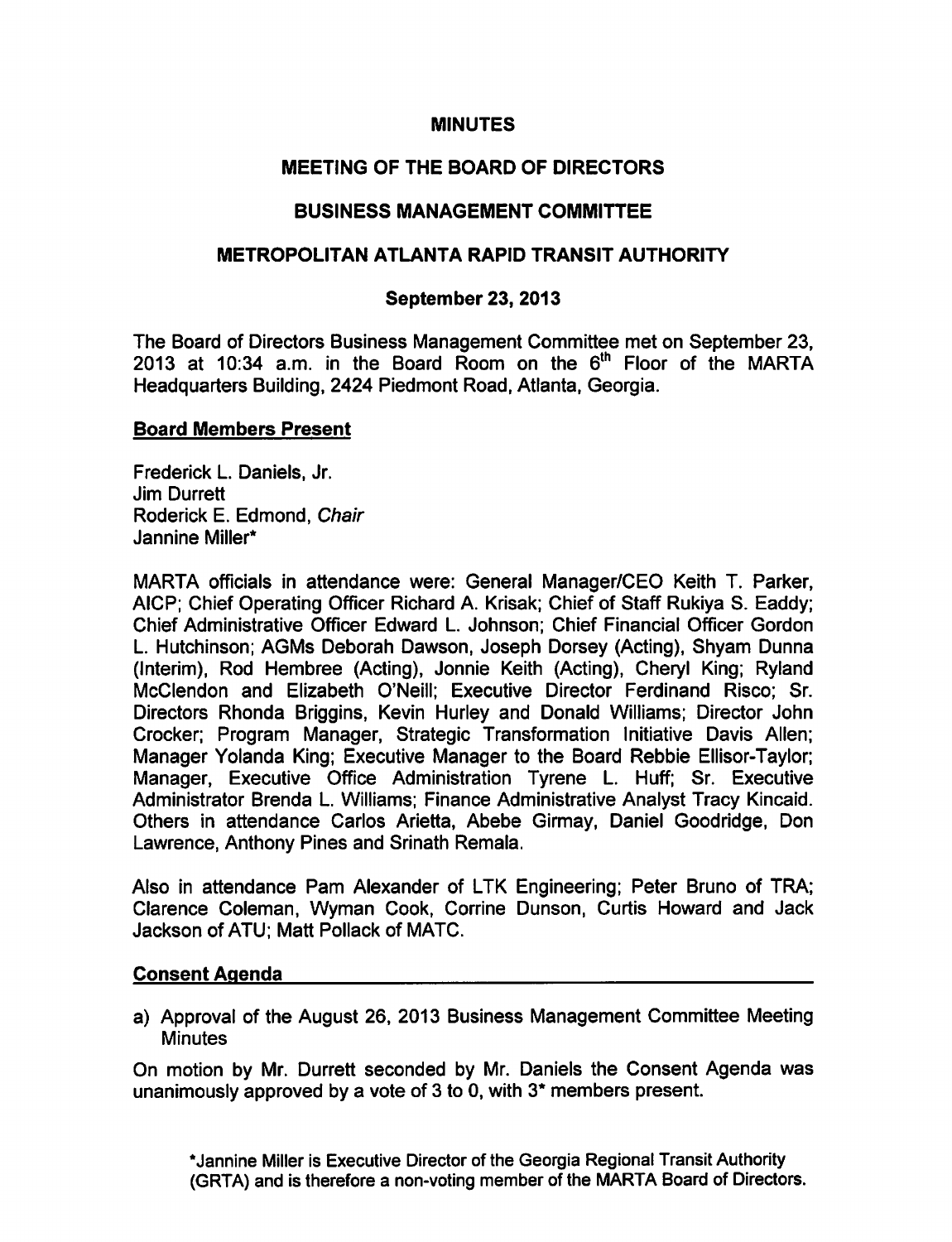### Individual Agenda

### Briefing - July Year-to-Date FY 2013 Budget Variance Analysis

Mr. Hutchinson briefed the Committee on the July Year-to-Date (YTD) FY 2013 Budget Variance Analysis.

During the month of July, total net revenues were \$1.0M or 2.8% less than budget due to an unfavorable variance of \$1.0M or 6.6% in Sales Tax Revenue, resulting from underperforming sales tax relative to plan as forecasted by the Georgia State Economic Forecasting Center.

In the month of July, net operating budget expenses were under budget by \$5.6M or 15.8%, primarily due to the combined effects of the following:

- 1) Salaries & Wage  $-$  the largest portion of labor expenses which, when combined with overtime and benefits, constitute over 74% of the Annual Operating Budget  $-$  were favorable by \$2.1M or 11.5%
- 2) Benefits were under budget by \$1.8M or 16.8% primarily due to vacancies and Healthcare being less than planned
- 3) Contractual Services were \$0.7M or 28.6% under budget
- 4) Other Non-Labor charges were \$0.6M or 20% under budget primarily due to a positive variance in injuries and damages, as well as telephone related expenses due to timing differences

#### Sales Tax Subsidy

- The Year-to-Date actual Net Operating Surplus of \$3.2M requires a sales tax subsidy of 38.5%, which is favorable to the budget
- The Annual Budgeted Sales Tax Subsidy is 58.2%

#### July FY14 Performance

- $\bullet$  Bus Ridership is better than FY13 but slightly lower than forecast Rail is consistent with Bus
- Bus On-Time Performance (OTP) is off to an encouraging start for the fiscal year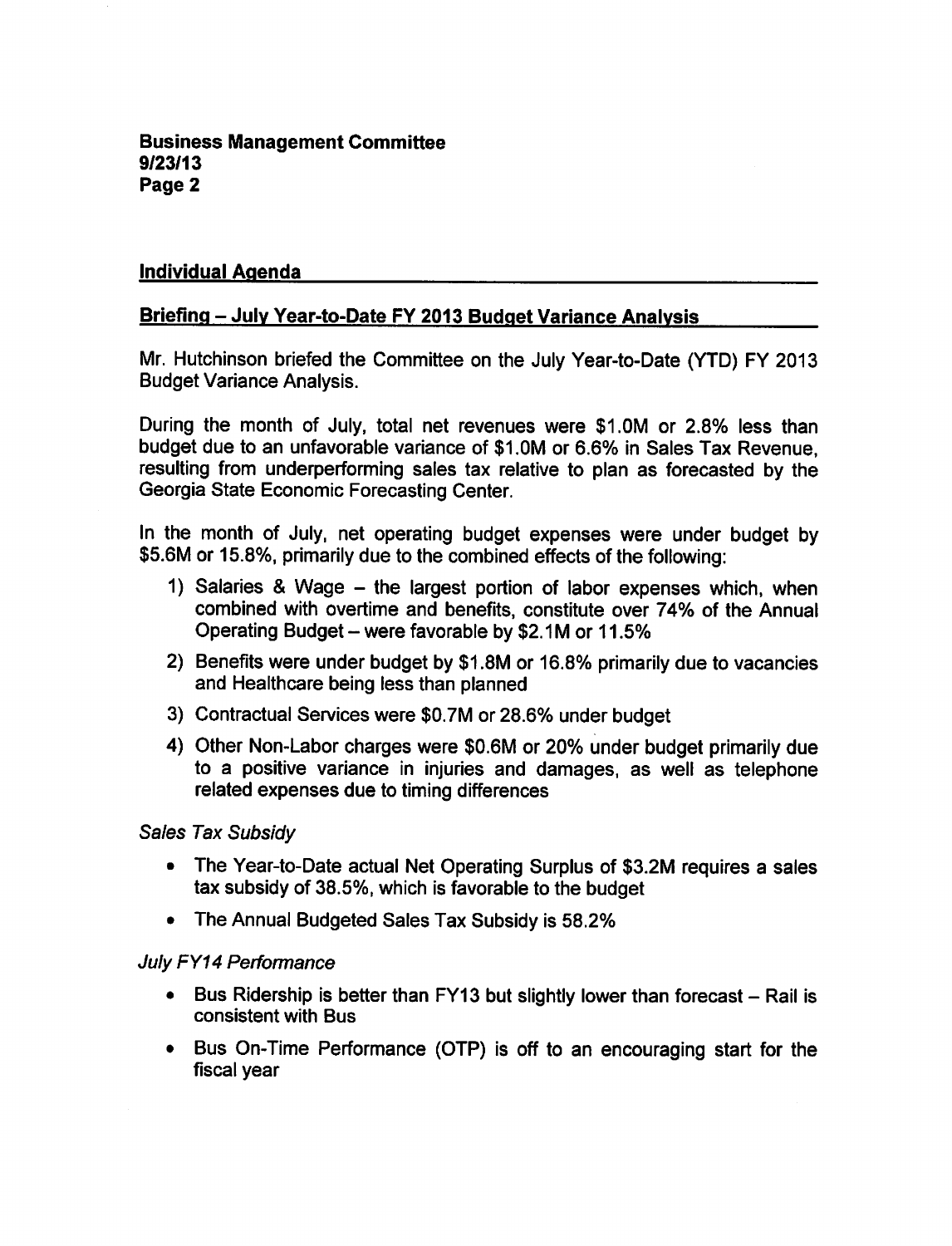### Business Management Committee 9/23/13 Page 3

- $\bullet$  Bus Mean Distance Between Failure (MDBF) is still in decline  $-$  the Authority has made some maintenance improvement and expects to see MDBF increase as new buses arrive
- Mobility MDBF is better than FY13
- Part I Crime Rate is close to forecast  $-$  it will likely take 2-3 more months to establish a trend

Mr. Daniels asked when will MARTA receive its new fleet delivery.

Mr. Krisak said it is a three-year schedule.

Mr. Daniels asked what is the target time for Bus MDBF improvement.

Mr. Krisak said approximately 6-8 months after the first delivery of 86 buses.

Ms. Miller said this is great work  $-$  actuals coming in are better than expected. She asked what is the benchmark.

Mr. Parker said MARTA is trying to establish where it should be and improve from that point. Mr. Krisak has established a group to help us determine a benchmark. The Board will receive more briefings in the coming months.

Ms. Miller asked if the initial findings will come before the General Assembly.

Mr. Parker said yes.

#### Other Matters

The Committee received the July FY 2013 Key Performance Indicators as informational only.